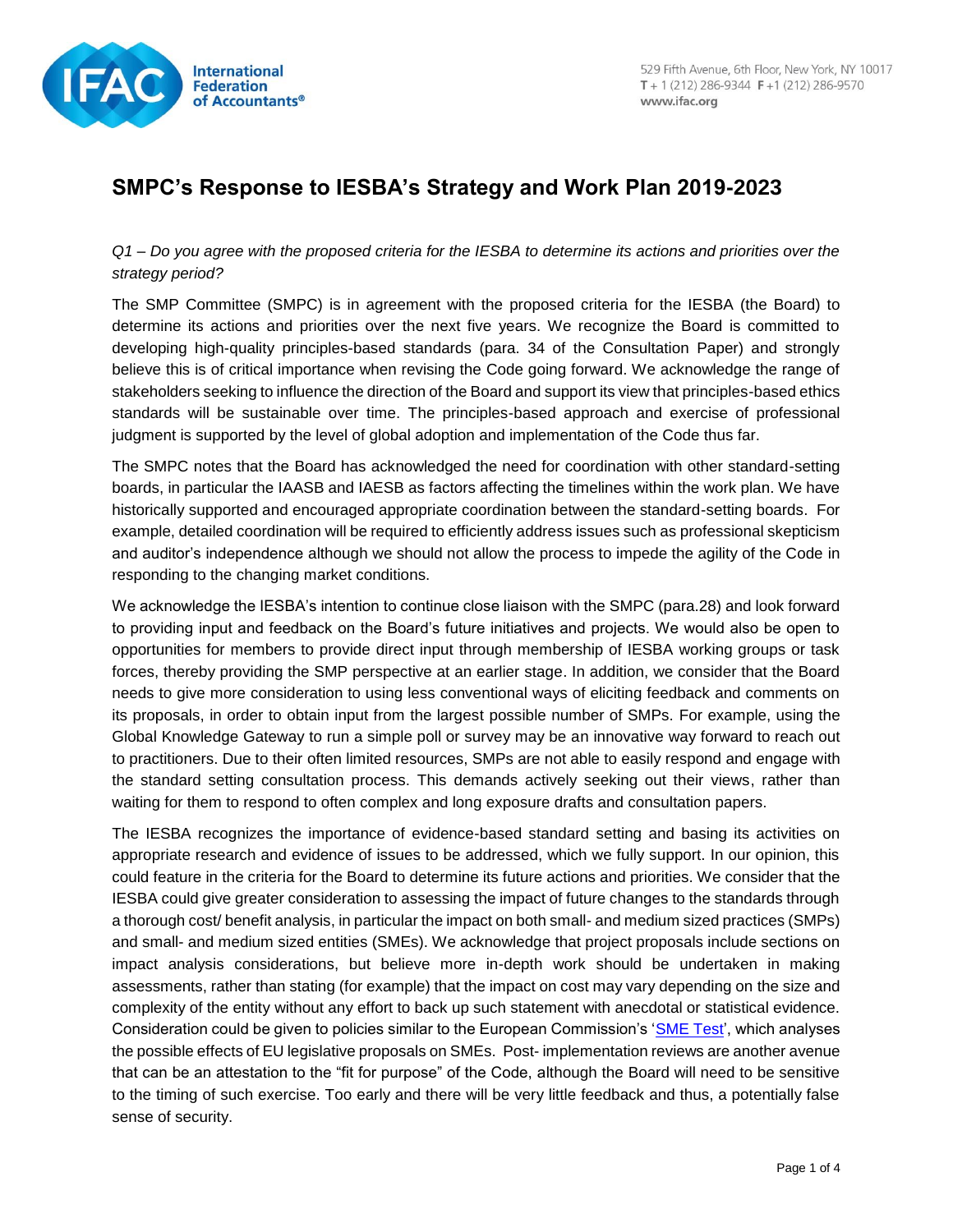It is also important that changes in the future should only be made where a key issue has arisen (and, possibly well researched) – otherwise, an exercise to respond to findings from post implementation reviews should be the next reason for any changes to the restructured Code.

## *Q2 – Do you support the actions that have been identified with respect to each strategic theme? If not, please explain why?*

The three strategic themes that have been identified in the CP (Advancing the Code's Relevance and Impact, Deepening and Expanding the Code's Influence and Expanding the IESBA's Perspectives and Inputs) are appropriate, in our opinion.

Trends and developments in technology and innovation is a key area which the Board will need to actively monitor. The [2016 IFAC Global SMP Survey](http://www.ifac.org/publications-resources/2016-ifac-global-smp-survey-report-summary) found that the anticipated impact of technological developments over the next five years had increased substantially from 2015. The likely impact of digital disruption on the work performed by professional accountants is a significant issue and the rapid and differential pace of change makes assessing the full impact at any one point in time very difficult. Hence, only a principles-based approach provides the necessary flexibility in a rapidly changing environment. Similarly, as new models of service delivery become more prevalent because of the increasingly international (and complex) business landscape (coupled with a significant deployment of computer technologies), such evolution may also have an ethical impact on the behavior of professional accountants. Hence, we are encouraged by the Board's decision to make these two areas a priority in the next Strategy and Work Plan.

Given the IESBA's earlier commitment to limit changes to the Code in the near future, it makes sense for the IESBA to start with various fact-finding projects to monitor developments in order that the Board can fully consider the potential impact(s) in terms of ethical issues arising from all these new trends.

Under the second strategic theme of "Advancing the Code's Relevance and Impact – Further Raising the Bar", the SMPC recommends the Board consider the addition of another project "The definitions and descriptions of terms", which is elaborated in our response to the next question (see below). With this addition, there will be six significant projects and hence, the Board will need to prioritize the use of the Board's time and resources.

*Q3 – Recognizing that this proposed SWP is ambitious, do you believe the IESBA should accelerate or defer any particular work stream(s)? If so, please explain why?*

In the [response](http://www.ifac.org/publications-resources/smp-committee-response-iesba-strategy-survey) to the IESBA's Strategy Survey last year, the SMPC identified the importance of the project on "Definitions and descriptions of terms", which we ranked as the number two priority out of a list of six. From the perspective of the SMPC, this exercise should be undertaken before new initiatives or subject specific work is to be considered in the future. This is because certain changes in the restructured Code revealed that the IESBA's decisions have an increasing impact on the work of other standard setters, especially the IAASB. Hence, it is important for the two SSBs to align their respective terminology where appropriate to avoid a situation of confusion. The IESBA, in the Strategy Survey paper has already identified a number of terms and definitions that may not be in alignment and such situation should be addressed to foster consistent application.

We do not consider the project dealing with "Communication with TCWG" as a major priority in the next five years. Adequate guidance is already available under the IAASB for most practitioners.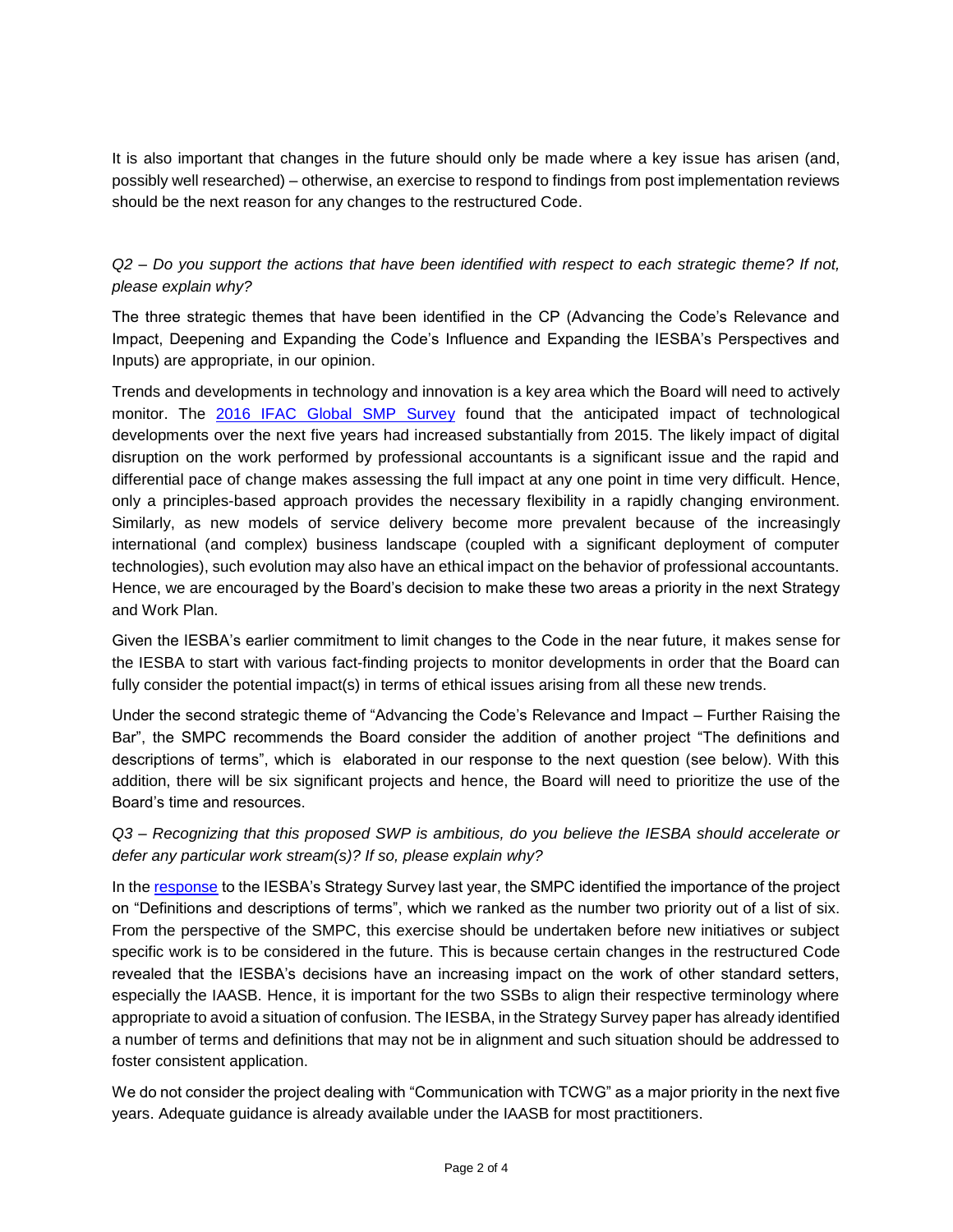Under the third strategic theme, the IESBA's vision is to have a globally recognized and accepted Code that best serves the interest of the public. And yet, the lack of a clear definition and common understanding of public interest remains an issue as the interpretation of acting in the public interest can be highly subjective.

In addition, the degree of public interest in the work performed by the profession is not uniform. While there is a widespread recognition of the collective contribution of SMEs to the global economy, and hence, the sector's high level of public interest, the public interest inherent in any small practitioner's client base will typically be much less than that of a large listed company – in theory. The disparity will be even more pronounced when comparing from jurisdiction to another jurisdiction. Hence, when responding to the IESBA's previous strategy work plan in 2013, the Committee had urged the IESBA to prioritize a project that can provide guidance on the meaning of public interest in the context of a global Code. It is timely for the Board to acknowledge such a difference and be prepared to deal with this within the Code, going forward. The Board should note that the audits of SMEs and owner managed entities are very different to those of larger organizations. In addition, there are many SMPs that provide services that are not necessarily audit and assurance-centric. The Board should acknowledge that the regulators focus is often not on this aspect of the profession's work and there may be need for a specific project to inform these differences and the connotations for the Code in the future.

Following this line of thought, the Board may want to consider bringing forward the project of defining "public interest" in a global context, while recognizing that the post implementation review of the restructured Code is equally paramount. Such a review, at the very least, would be able to inform the IESBA about any practical difficulties experienced in applying the provisions under the restructured Code, whether unintended consequences have resulted from any specific provisions and also, if specific aspects of the Code are as effective as IESBA had intended.

## *Q4 – Do you have any comments on any other matters addressed in this consultation paper or any significant matters not covered in this consultative paper that you believe the IESBA should address?*

One of the major projects under 'Deepening and Expanding the Code's Influence' is to further clarify the concept of "public interest entity" with that of "listed entity". Setting a minimum global definition or describing characteristics of particular public interest other than listed entities may not be an easy task. The definition of a PIE varies from country to country - an entity may be a PIE because of the nature of its operations, its size, or the number of its employees and the range of sectors captured in different definitions can also be very wide. Hence, the circumstances and treatment of many entities labelled as PIEs may differ considerably from one region to another. Here is a great example where we believe there will be tremendous value in having IESBA working together with IAASB to explore if the definitions of the two terms should be revised and understanding the potential implications, including any unintended consequences prior to arriving at whether a single global solution is likely to be more appropriate.

We recognize the importance of the topic on aggressive tax planning and other related services in light of the recent public attention and that these have become a significant focus of governments around the world. As tax compliance and planning continues to be a substantial service line for many SMPs, we believe that the scope and approach of any initiative in this area would need careful consideration. Given the different stances from country to country concerning the role of tax legislation vs. moral position, tax legislation needs to address the issue holistically, as ultimate responsibility lies with the relevant jurisdictional court. The Board should be reminded that subjectivity such as "moral behavior" may not have a place in an international Code. We believe that cooperation with the IAASB should take place when exploring the issue